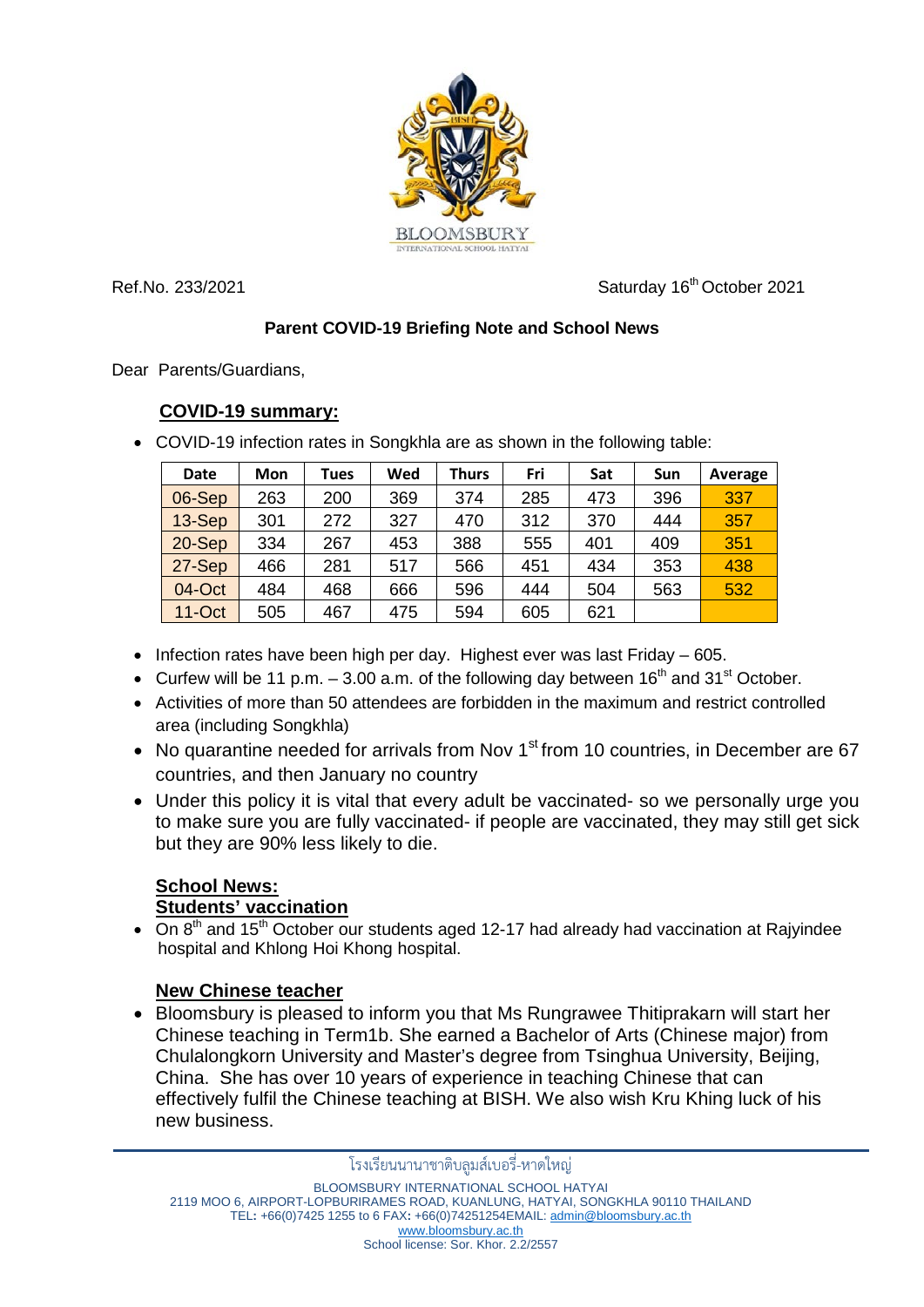#### **Reopening Plans**

- We have already received a permission of reopening by Songkhla Provicial Public Health Office. We could open today- we are planning to open on **Tuesday 26th October-** if something changes, then we will open on the 1<sup>st</sup> November.
- We have updated our Risk Assessment to take into account all the new plans.
- We will share a document with parents as the attached. The main parts of that arethere are many more elements but these are the parts that may be useful to parents and staff. We will send out the full risk assessment for you all to read over the holidays and **we will hold another briefing on Monday 25th October at 12.00** to answer any questions you may have.

#### **Reopening requirements**

- We ask that all students have taken a recent lateral flow test before coming back to school. We would like to make sure that we have checked everyone's lateral flow test results on the first day of the reopening.
- We ask that secondary students start on **Tuesday 26th October**, then primary the day later (Wednesday 27<sup>th</sup> October)
- According to the MOE's guidance, we will request parents for your kind cooperation in having your child(ren) take lateral flow test. This will randomly conduct with 20% of students in every week.

We thank you for your understanding and kind cooperation at this difficult and uncertain time.

Yours Sincerely,

 $\mathcal{H}_{\alpha}$ 

John Calvert **Asst. Prof. Dr Kantarin Rugsakorn** Principal Thai Director and School Manager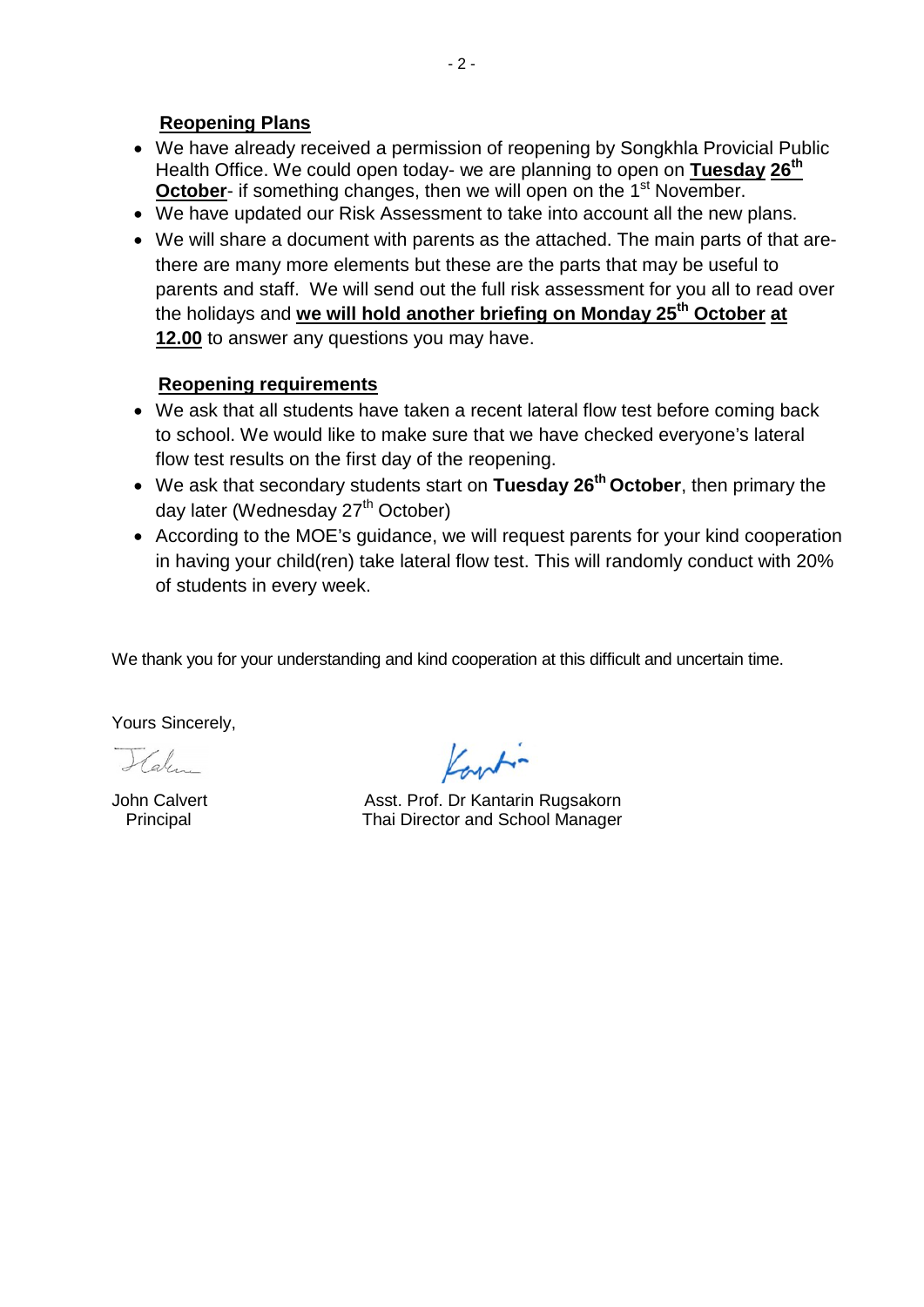#### **Covid-19 related staff/pupil absence A quick reference guide for parents/staff**

| What to do if                               | <b>Action needed</b>                                          | Return to school when                  |  |  |
|---------------------------------------------|---------------------------------------------------------------|----------------------------------------|--|--|
| My child has Covid-19 symptoms:             | DO NOT COME TO SCHOOL                                         | The test comes back negative and if    |  |  |
| <b>HIGH TEMPERATURE - this</b><br>$\bullet$ | Contact school to inform us.                                  | the fever is gone.                     |  |  |
| means they feel hot to touch                | Self-isolate the WHOLE household while                        |                                        |  |  |
| on chest or back                            | getting the symptomatic person tested.                        | Children can return with a cough       |  |  |
| <b>A NEW CONTINUOUS</b><br>$\bullet$        | Get a test.                                                   | after a negative test as this can last |  |  |
| <b>COUGH</b> - this means                   | <b>INFORM SCHOOL OF THE TEST RESULT</b>                       | for some time.                         |  |  |
| coughing a lot for more than                |                                                               |                                        |  |  |
| an hour or 3 or more                        |                                                               |                                        |  |  |
| coughing episodes in 24hrs                  |                                                               |                                        |  |  |
| A LOSS OR CHANGE TO                         |                                                               |                                        |  |  |
| YOUR SENSE OF SMELL OR                      |                                                               |                                        |  |  |
| <b>TASTE</b> $-$ this means they've         |                                                               |                                        |  |  |
| noticed they cannot smell or                |                                                               |                                        |  |  |
| taste anything.                             |                                                               |                                        |  |  |
| My child tests positive for Covid-          | DO NOT COME TO SCHOOL                                         | Ten days has passed and they feel      |  |  |
| 19                                          | Contact school to inform us.                                  | better but as household has to         |  |  |
|                                             | Quarantine the household for 14 days and                      | quarantine for 14 days they possibly   |  |  |
|                                             | the patient for a minimum of ten days.                        | can't return until someone is able to  |  |  |
|                                             |                                                               | bring them.                            |  |  |
|                                             |                                                               | Can return with a cough after          |  |  |
|                                             |                                                               | minimum of 10 days as this             |  |  |
|                                             |                                                               | symptom can last for several weeks.    |  |  |
| My child tests negative                     | <b>CONTACT THE SCHOOL</b>                                     | The test comes back negative.          |  |  |
|                                             | Discuss when your child can come back to                      |                                        |  |  |
|                                             | school (same day/next day).                                   |                                        |  |  |
| My child is ill with symptoms not           | FOLLOW USUAL SCHOOL ABSENCE POLICY                            | For sickness/diarrhoea MUST be         |  |  |
| linked to Covid-19                          | <b>PROCEDURE</b>                                              | clear for 48 hours before returning    |  |  |
|                                             |                                                               | to school.                             |  |  |
| Someone in my household has                 | DO NOT COME TO SCHOOL                                         | When person with symptom gets a        |  |  |
| Covid-19 symptoms                           | Contact school.                                               | negative test.                         |  |  |
|                                             | Self-isolate the whole household until                        |                                        |  |  |
| Someone in my household tests               | person with symptoms tests negative.<br>DO NOT COME TO SCHOOL | The child has completed 14 days        |  |  |
| positive for Covid-19                       | Contact school.                                               | isolation at home.                     |  |  |
|                                             | Pupil isolates at home for 14 days.                           |                                        |  |  |
| NHS test & trace has identified             | DO NOT COME TO SCHOOL                                         | The child has completed 14 days        |  |  |
| my child has been in close                  | Contact school.                                               | isolation at home.                     |  |  |
| contact of someone with a                   | Pupil isolates at home for 14 days.                           |                                        |  |  |
| confirmed case of Covid-19                  |                                                               |                                        |  |  |
| We/my child has travelled and               | Please do not travel if quarantine                            | The quarantine period of 14 days has   |  |  |
| has to self-isolate as part of a            | requirements will mean a child missing                        | been completed.                        |  |  |
| period of quarantine                        | school as an unauthorised absence.                            |                                        |  |  |
|                                             | Pupil isolates for 14 days from return date.                  |                                        |  |  |
|                                             | Unauthorised absence fine may be issued.                      |                                        |  |  |
| We have received medical advice             | DO NOT COME TO SCHOOL                                         | You are informed that shielding        |  |  |
| that my child must resume                   | Contact school.                                               | advice has been lifted and your child  |  |  |
| shielding                                   | Shield until you are informed that                            | can return to school                   |  |  |
|                                             | restrictions are lifted and shielding is                      |                                        |  |  |
|                                             | paused again.                                                 |                                        |  |  |
|                                             | Liaise with school re. home learning.                         |                                        |  |  |
| My child's bubble is closed due to          | DO NOT COME TO SCHOOL                                         | School will inform you when the        |  |  |
| a confirmed case of Covid-19 in             | Support your child at home with remote                        | bubble will be reopened.               |  |  |
| school.                                     | learning for 14 days.                                         |                                        |  |  |
|                                             | Siblings can come to school if their bubbles                  |                                        |  |  |
|                                             | remains open. Family members do not                           |                                        |  |  |
|                                             | need to isolate.                                              |                                        |  |  |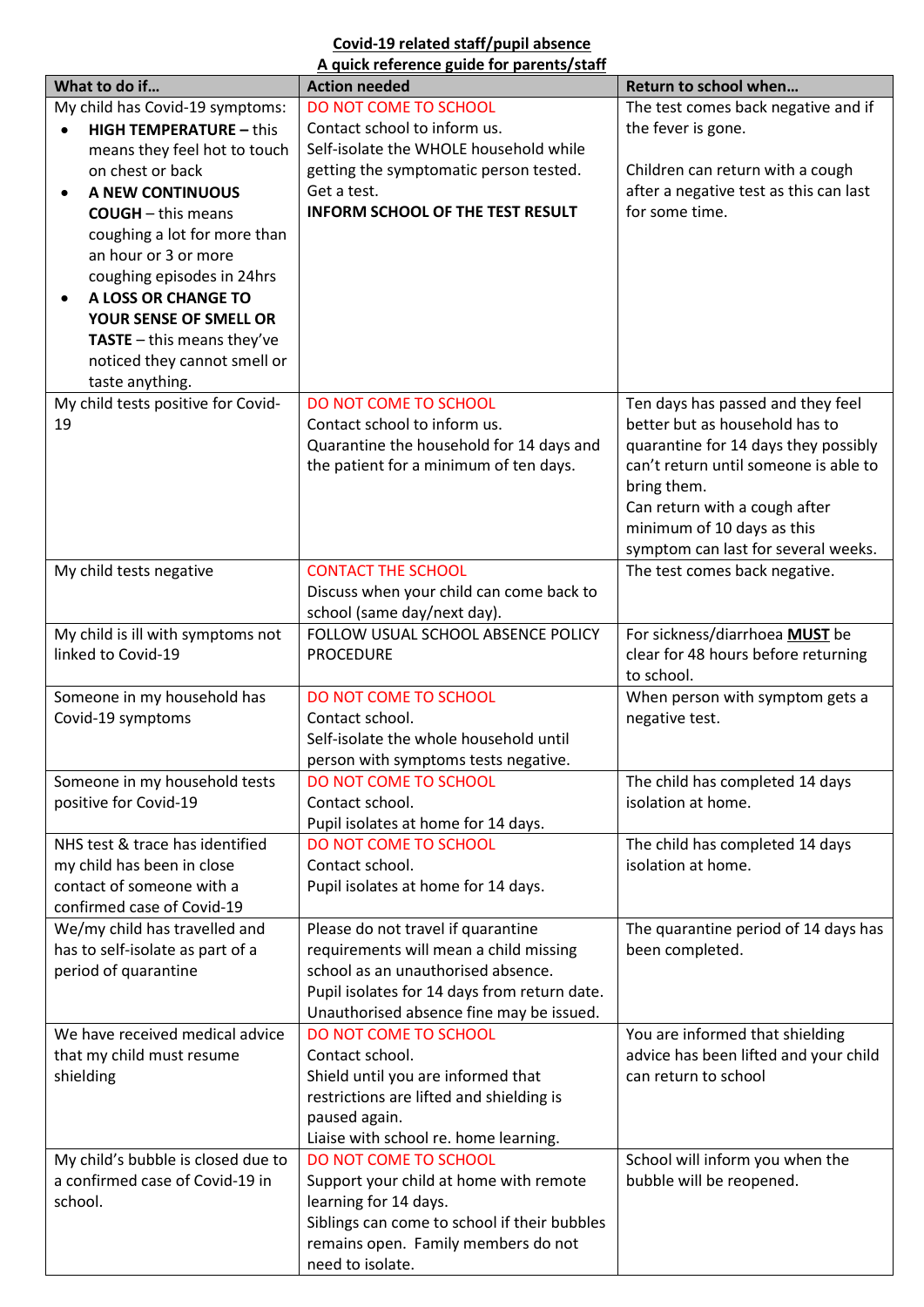

ที่ บร.(BISH)๒๓๓/๒๕๖๔ โรงเรียนนานาชาติบลูมสเบอรี่ - หาดใหญ ๒๑๑๙ หมูที่๖ ถนนสนามบิน - ลพบุรีราเมศวร ตําบลควนลัง อําเภอหาดใหญ จังหวัดสงขลา ๙๐๑๑๐

๑๖ ตุลาคม พ.ศ. ๒๕๖๔

เรื่อง ข้อมูลการแพร่ระบาดโรคติดเชื้อไวรัสโคโรนา ๒๐๑๙ (COVID-19) และรายงานข่าวสารของโรงเรียนฯ เรียน ทานผูปกครอง

# **ขอมูลการแพรระบาดโรคติดเชื้อไวรัสโคโรนา ๒๐๑๙ (COVID-19)**

| วันที่  | จ.        | อ.       | N.     | พฤ.   | ศ.   | ิส.   | อา.   | ค่าเฉลี่ย |
|---------|-----------|----------|--------|-------|------|-------|-------|-----------|
| ๖ ก.ย.  | ๒๖๓       | စ္ပြာဝ   | ണ്ട്   | ണ്യി  | ಅಡ೬  | ๔๗๓   | ണ്ട്ര | ഩഩഩ       |
| @ຓ Ո.Ս. | ள்கை      | စြက္ပါစြ | ଳାବ୍ଦା | ≪്രിറ | ഩ൭൏  | ണ്ഡിറ | ھھھ   | ഩ๕๗       |
| ๒๐ ก.ย. | ണഹ $\leq$ | ๒๖๗      | ๔๕๓    | ៣ಇಇ   | ଝଝଝ  | ඥ්රග  | ഭാഗ   | ຓ๕๑       |
| ๒๗ ก.ย. | ೯ನಿನಿ     | මක්ම     | ๕๑๗    | ๕๖๖   | ୯୯େଡ | ⊄ଲ๔   | ไต๕๊ต | ๔ണ്ട      |
| ๔ ต.ค.  | ೯ಡ೯       | ೯೨ಡ      | อออ    | ๕๙๖   | ھھھ  | ഭ്ഠഭ  | ๕๖๓   | ഭ്ണി      |
| ๑๑ ต.ค. | ഭ്ഠഭ്     | ഭാഖ      | ⊄ବାଝ   | ଝିଝି  | ರಿಂ೬ | වුමල  |       |           |

อัตราผูติดเชื้อไวรัสโคโรนา ๒๐๑๙ (COVID-19) ในจังหวัดสงขลา มีดังตอไปนี้

- ๑. อัตราการติดเชื้อรายวันในจังหวัดสงขลายังคงอยูในระดับสูง โดยจังหวัดฯ มีผูติดเชื้อสูงสุดในสัปดาห นี้จํานวน ๖๒๑ ราย
- ๒. รัฐบาลปรับเวลาการงดออกนอกเคหสถานตั้งแตเวลา ๒๓.๐๐ น. ถึง เวลา ๓.๐๐ น. ของวันถัดไปใน ระหวางวันที่ ๑๖ ถึง ๓๑ ตุลาคม ๒๕๖๔
- ๓. ทางราชการไมอนุญาตใหจัดกิจกรรมที่ผูเขารวมเกิน ๕๐ คน ในพื้นที่ควบคุมสูงสุดและเขมงวด ซึ่ง รวมถึงจังหวัดสงขลา
- ๔. รัฐบาลกำหนดให้ผู้ที่เดินทางเข้ามาในประเทศไทยจาก ๑๐ ประเทศไม่จำเป็นต้องกักตัวตั้งแต่วันที่ ๑ พฤศจิกายน เป็นต้นไปและในเดือนธันวาเพิ่มเป็น ๖๗ ประเทศ และในเดือนมกราคมจะไม่มีข้อจำกัด สําหรับประเทศใด ๆ
- ๕. ภายใตนโยบายที่สําคัญ คือผูใหญทุกคนควรไดรับการฉีดวัคซีน ดังนั้นโรงเรียนฯ จึงขอใหทานมั่นใจวา ท่านได้รับวัคซีนเรียบร้อยแล้ว แม้ว่าการได้รับวัคซีนแล้วอาจจะยังคงติดเชื้อได้ แต่เป็นลดความเสี่ยงต่อ การเสียชีวิตได้บากกว่าร้อยละ ๙๐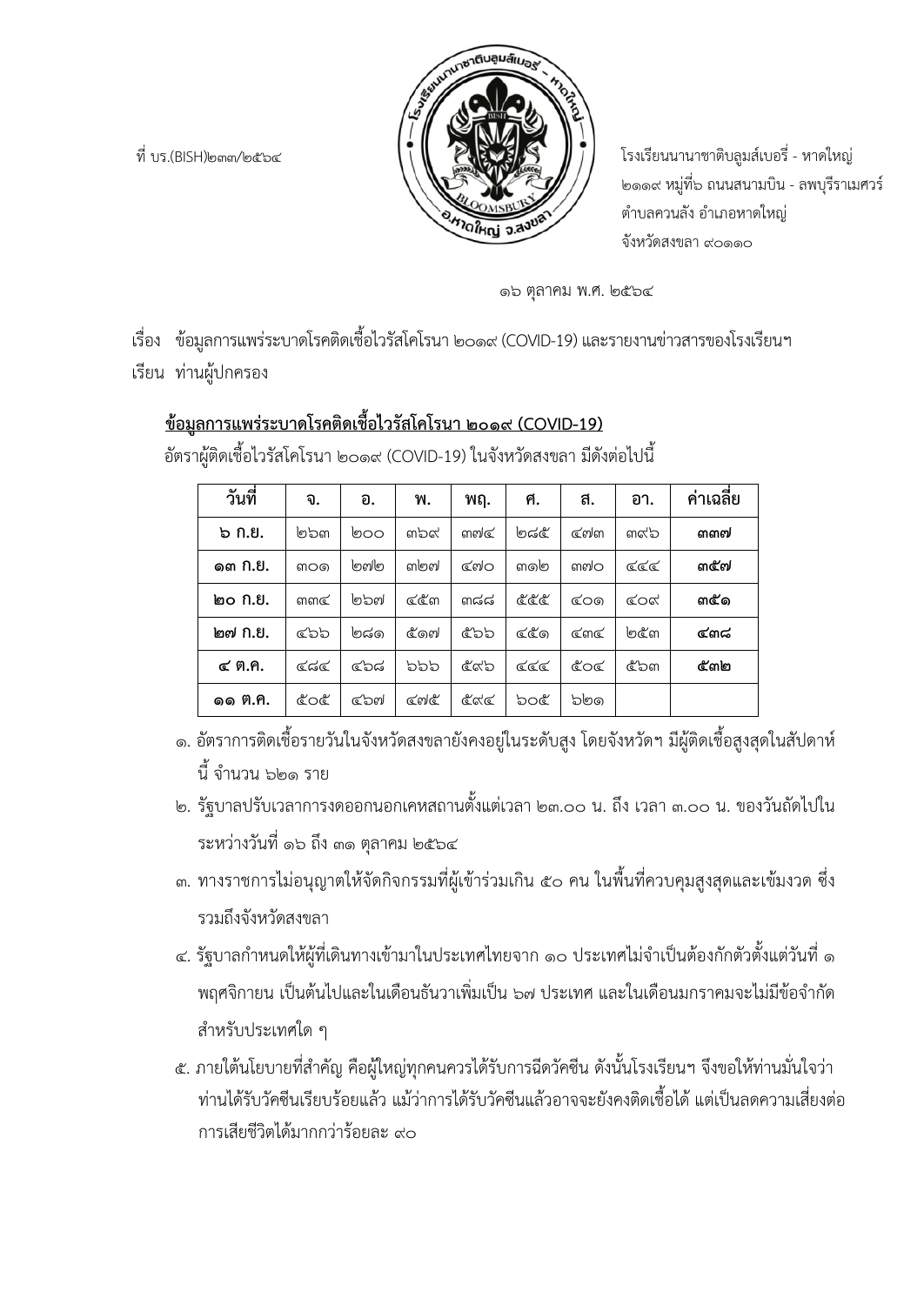## **การรายงานความคืบหนาของโรงเรียนฯ**

# **๑. การรับวัคซีนของนักเรียน**

ในวันที่ ๘ และ ๑๕ ตุลาคม นักเรียนของโรงเรียนฯ ที่มีอายุระหวาง ๑๒ – ๑๗ ปไดรับการฉีด วัคซีนที่โรงพยาบาลราษฎร์ยินดีและโรงพยาบาลคลองหอยโข่งเรียบร้อยแล้ว

## **๒. ครูสอนภาษาจีนคนใหม**

โรงเรียนฯ มีความยินดีที่จะแจงใหทานทราบวา ในเทอม 1b คุณครูรุงระวี ธิติปราการ จะเริ่มสอน รายวิชาภาษาจีน ซึ่งคุณครูสําเร็จการศึกษาระดับปริญญาตรีดานภาษาจีนจากคณะอักษรศาสตร จุฬาลงกรณมหาวิทยาลัยและระดับปริญญาโทจากมหาวิทยาลัยซิงหวา นครปกกิ่ง ประเทศ สาธารณรัฐประชาชนจีน และมีประสบการณ์ในการสอนภาษาจีนมากกว่า ๑๐ ปี ซึ่งจะสามารถ ดำเนินการสอนภาษาจีนของโรงเรียนฯ ได้อย่างมีประสิทธิภาพ อีกทั้งโรงเรียนฯ ขอมอบ ความปรารถนาดีสําหรับครูขิงใหประสบความสําเร็จในการประกอบธุรกิจใหม

### **แผนการเปดเรียนตามปกติ**

- ๑. โรงเรียนฯได้รับแจ้งจากสาธารณสุขจังหวัดสงขลาว่า โรงเรียนฯ ได้รับอนุญาตให้เปิดการเรียนตาม ปกติในโรงเรียน ซึ่งโรงเรียนฯ สามารถเปดเรียนไดทันทีดังนั้นโรงเรียนฯ จึงมี**กําหนดการเปดเรียนใน วันอังคารที่ ๒๖ ตุลาคม** ๒๕๖๔ หากมีเหตุการณที่ทําใหมีเปลี่ยนแปลง โรงเรียนฯ จะเลื่อนการเปด เรียนตามปกติไปเปนวันที่ ๑ พฤศจิกายน
- ๒. โรงเรียนฯ ยังคงทบทวนและปรับแผนการประเมินความเสี่ยงใหเปนปจจุบัน
- ึ ๓. โรงเรียนฯ ได้แนบเอกสารข้อแนะนำมาพร้อมจดหมายนี้ ส่วนสำคัญ คือ องค์ประกอบต่าง ๆ ที่ อาจจะเปนประโยชนสําหรับบุคลากรและทานผูปกครอง และโรงเรียนฯ จะสงแผนการประเมิน ความเสี่ยงฉบับเต็มเพื่อใหทานศึกษาในชวงสัปดหหนาและ**จะจัดประชุมผูปกครองในวันจันทร ที่ ๒๕ ตุลาคม ๒๕๖๔ เวลา ๑๒.๐๐ น.** เพื่อตอบคําถามของทาน

## **ขอกําหนดในการเปดโรงเรียนตามปกติ**

- ๑. โรงเรียนฯ ขอให้นักเรียนทุกคนตรวจหาเชื้อ (LFT) ก่อนที่จะกลับมาเรียนตามปกติ ทั้งนี้ โรงเรียนฯ ต้องการความมั่นใจว่า โรงเรียนฯ จะได้รับผลการตรวจหาเชื้อของนักเรียนทุกคนในวันเปิดเรียนวันแรก
- ๒. โรงเรียนกําหนดใหนักเรียนระดับมัธยมศึกษามาเรียนตามปกติ ใน**วันอังคารที่ ๒๖ ตุลาคม ๒๕๖๔** สวนนักเรียนชั้นประถมศึกษาจะกลับมาเรียนในวันถัดไป (**วันพุธ ที่ ๒๗ ตุลาคม ๒๕๖๔**)
- ๓. ในทุกสัปดาหโรงเรียนฯ จะขอความรวมมือในการสุมตรวจหาเชื้อจากนักเรียนจํานวนรอยละ ๒๐ ตามมาตรการของกระทรวงศึกษาธิการ

จึงเรียนมาเพื่อโปรดทราบและขอขอบพระคุณในความรวมมือมา ณ โอกาสนี้

ขอแสดงความนับถือ

 $H_{ab}$ 

Dinst

 (นายจอหน คาลเวิรท) (ผูชวยศาสตราจารย ดร. กันทริน รักษสาคร) ครูใหญ่ ผู้อำนวยการและผู้จัดการ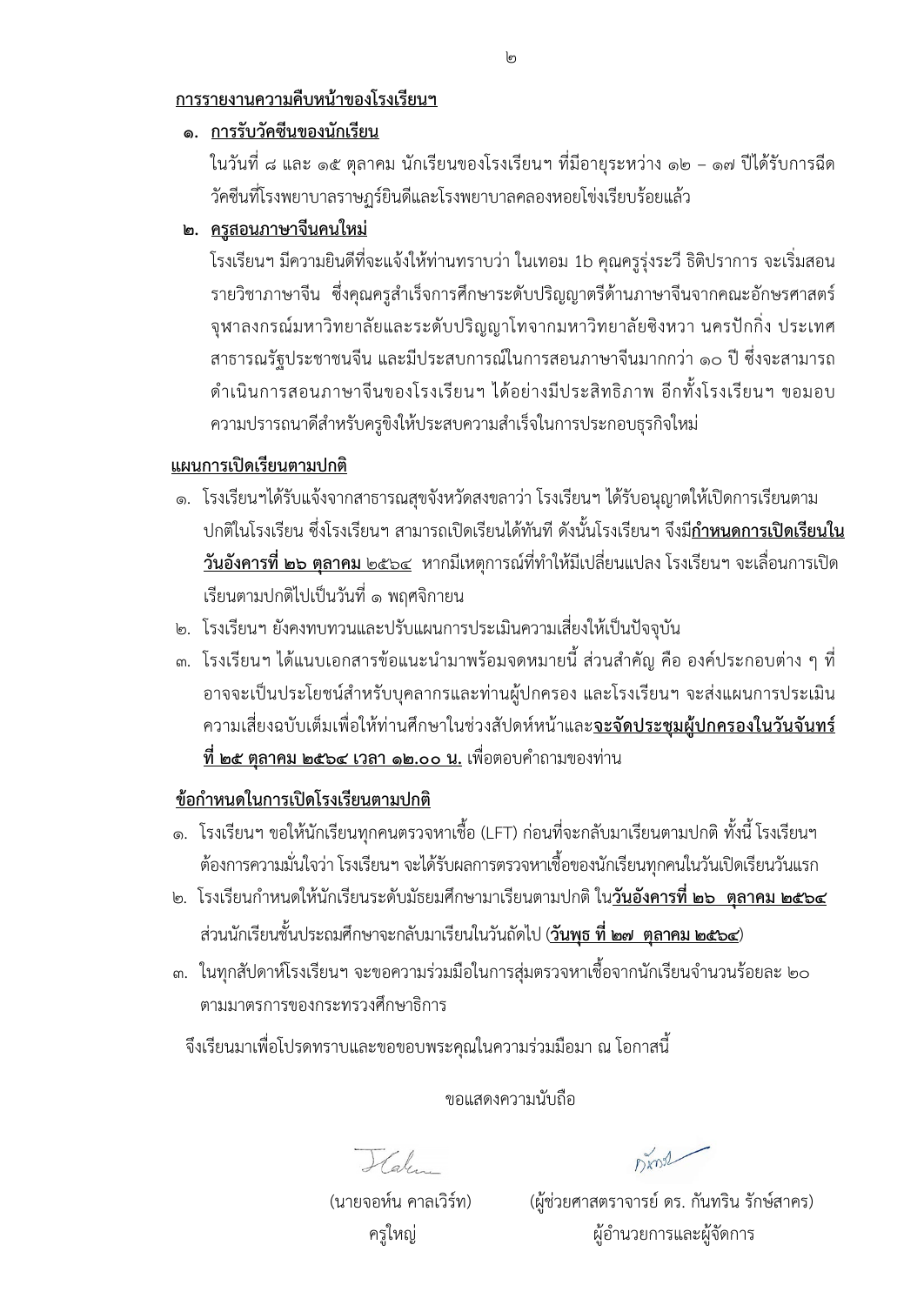| การหยุดเรียนของนักเรียนเกี่ยวกับการติดเชื้อโคโรน่าไวรัส 2019 : ข้อแนะนำสำหรับผู้ปกครองและพนักงาา |
|--------------------------------------------------------------------------------------------------|
|--------------------------------------------------------------------------------------------------|

| ้จะทำอย่างไรถ้าเกิดกรณีต่อไปนี้                                | ข้อควรปฏิบัติ                                                  | นักเรียนกลับมาเรียนตามปกติเมื่อ                                  |  |
|----------------------------------------------------------------|----------------------------------------------------------------|------------------------------------------------------------------|--|
| ้บุตรหลานของข้าพเจ้ามีอาการ ดังนี้                             | 1. งดการไปโรงเรียน                                             | 1. เมื่อผลการตรวจสอบเป็นลบและไม่มีไข้                            |  |
| 1. มีไข้ ซึ่งหมายถึง รู้สึกร้อนเมื่อสัมผัสที่หน้าอกและหลัง     | 2. แจ้งให้โรงเรียนทราบ                                         | 2. นักเรียนสามารถกลับมาโรงเรียนได้แม้ว่าจะมีอาการไอ              |  |
| 2. มีอาการไออย่างต่อเนื่อง หมายถึง มีอาการไอ 1 ชั่วโมง         | ่ 3. กักตัวอยู่ที่บ้านโดยเตรียมอุปกรณ์การทดสอบการหาเชื้อ       | หลังจากทดสอบเป็นลบ                                               |  |
| ้ถึง 3 ชั่วโมงหรือมากกว่าอย่างต่อเนื่องเป็นเวลา 24 ชั่วโมง     | 4. ทดสอบหาเชื้อ                                                |                                                                  |  |
| ่ 3. สูญเสียประสาทสัมผัสของการได้กลิ่นหรือลิ้มรสซึ่งจะ         | 5. แจ้งผลทดสอบไปยังโรงเรียน                                    |                                                                  |  |
| ้สังเกตุได้ว่า ไม่สามารถได้กลิ่นหรือลิ้มรสใด ๆ ได้             |                                                                |                                                                  |  |
| บุตรหลานของข้าพเจ้ามีผลการทดสอบโควิด 19 เป็นบวก                | 1. งดการไปโรงเรียน                                             | 1. เมื่อเวลาผ่านไป 10 วันและรู้สึกดีขึ้น แต่อย่างน้อยต้อง        |  |
|                                                                | 2. แจ้งให้โรงเรียนทราบ                                         | ้กักตัวเป็นเวลา 14 วันเพื่อไม่ให้นำเชื้อมาแพร่ให้ผู้อื่น         |  |
|                                                                | ่ 3. กักตัวอยู่ที่บ้าน 14 วันหรือที่ โรงพยาบาลอย่างน้อย 10 วัน | 2. สามารถกลับมาที่โรงเรียนได้แม้ว่าจะมีอาการไอหลังจาก            |  |
|                                                                |                                                                | การกักตัวแล้วอย่างน้อย 10 วัน เนื่องจากอาการ                     |  |
|                                                                |                                                                | ดังกล่าวสามารถปรากฏได้เป็นเวลา 2 – 3 สัปดาห์                     |  |
| บุตรหลานของข้าพเจ้ามีผลการทดสอบโควิดเป็นลบ                     | แจ้งและปรึกษากับโรงเรียนว่าบุตรหลานของท่านสามารถ               | เมื่อผลการตรวจสอบเป็นลบ                                          |  |
|                                                                | กลับมาที่โรงเรียนได้หรือไม่                                    |                                                                  |  |
| <u>บุตรหลานของท่านมีอาการป่วยแต่ไม่เชื่อมโยงกับการติดเชื้อ</u> | ปฏิบัติตามขั้นตอนนโยบายการขาดเรียนตามปกติ                      | <u>ี้ เจ็บป่วยหรือท้องเสี</u> ยต้องหายภายใน 48 ชั่วโมงก่อนกลับมา |  |
| โควิด 19                                                       |                                                                | โรงเรียน                                                         |  |
| ี บุคคลภายในบ้านมีอาการป่วยเนื่องจากการติดเชื้อโควิด 19        | 1. งดการไปโรงเรียน                                             | เมื่อผู้มีอาการมีผลการทดสอบเป็นลบ                                |  |
|                                                                | 2. แจ้งให้โรงเรียนทราบ                                         |                                                                  |  |
|                                                                | 3. กักตัวที่บ้านจนกว่าจะมีผลการทดสอบเป็นลบ                     |                                                                  |  |